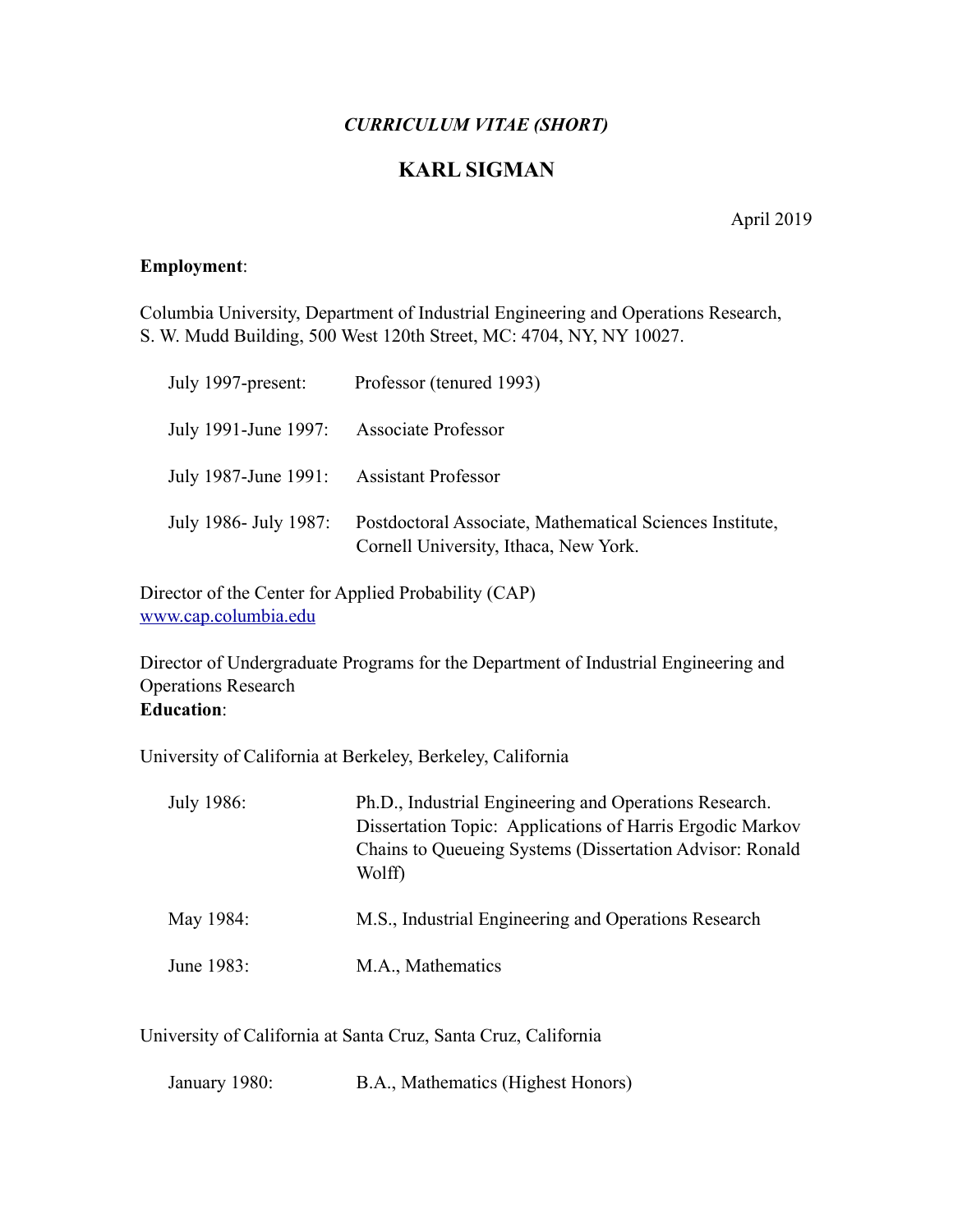## **Prizes and Awards**:

| 2002: | Distinguished Faculty Teaching Award (SEAS, Columbia University)                    |
|-------|-------------------------------------------------------------------------------------|
| 1998: | Distinguished Faculty Teaching Award (SEAS, Columbia University)                    |
| 1989: | Presidential Young Investigator Award (NSF, March)                                  |
| 1986: | George E. Nicholson Prize (First Prize) (Operations Research Society<br>of America) |

## **University of California at Berkeley:**

Bernard Friedman Memorial Prize in Applied Mathematics, (Mathematics Department) (1986)

Outstanding Teaching Assistant Award (Department of Industrial Engineering and Operations Research) (1986)

### **Grants:**

IBM Research Faculty Award: January 2003 – December 2003, \$40,000

NSF, 2001-2004, \$300,000: *Asymptotics and Bounds for Stochastic Networks in the Presence of Heavy Tails* 

NSF, 1996-2001, \$1000,000: *Center for Applied Probability (CAP): Infrastructure Support for an Interdisciplinary Research Center*. (One of several  $co-PI's.$ )

 NSF, 1996-1999, \$255,000: *Risk and Duality in Multidimensional Stochastic Recursions* 

 NSF, January 1995-July, 1995, \$65,000: International Awards Program, *Fluid Flow Approximation in Open Networks* (Sabbatical in Tokyo Japan)

Presidential Young Investigator Award (PYI), NSF, 1989-1994: *Stability, Moments, and Regenerative Simulation of Queueing Networks* 

Engineering Research Initiation Award, 1989 (superseded by PYI)

Bellcore, 1990-1992, \$10,000: *Applied Probability in Telecommunications*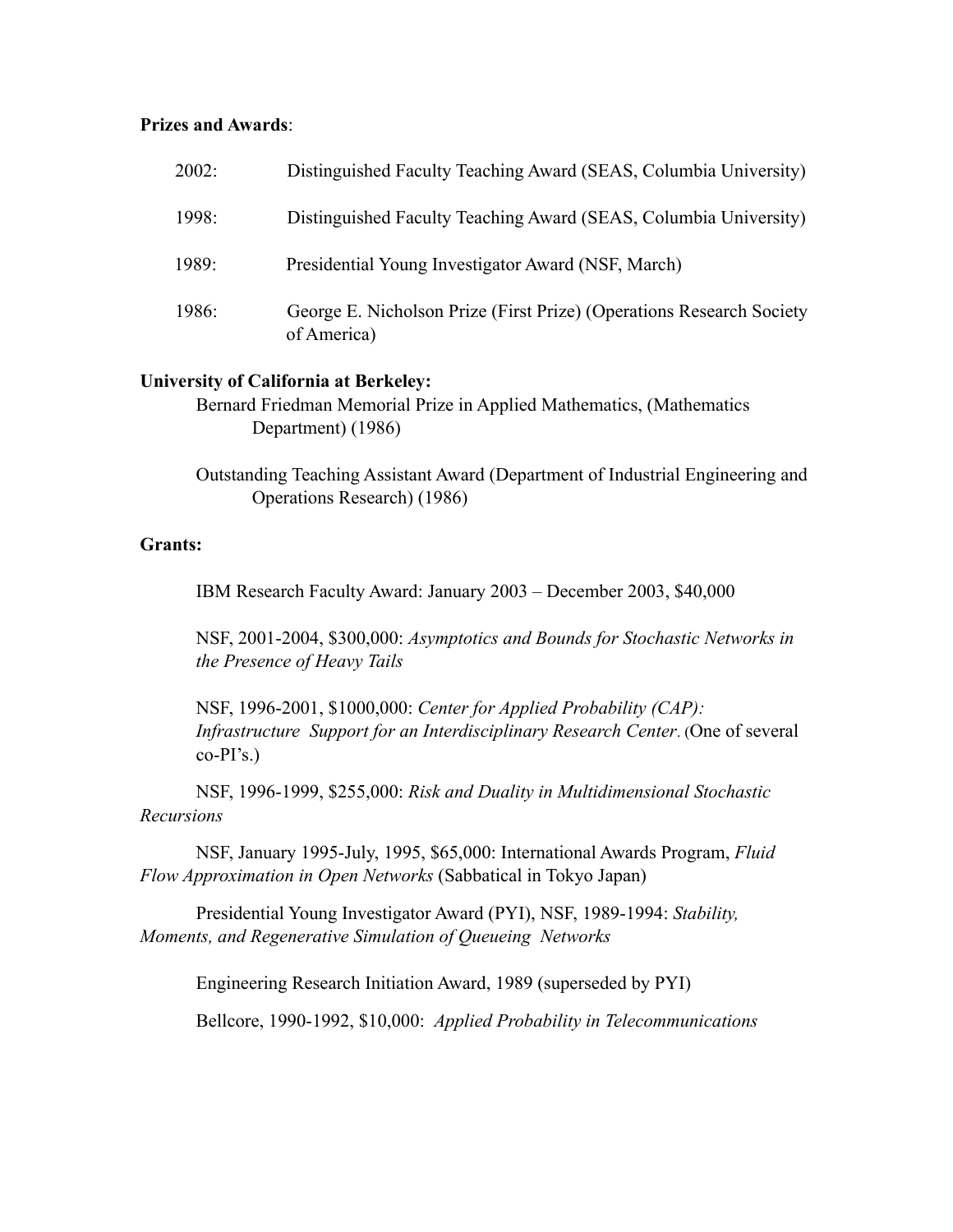#### **Research Interests**:

 Applied and theoretical aspects of stochastic modeling in: Queueing theory and communications Stochastic Simulation; perfect/exact simulation Heavy-tailed distributions, Insurance risk theory Financial Engineering, Economics, USA Presidential elections Stationary marked point processes, high-resolution digital audio

## **Selection of Publications**:

## **a. Papers published in scholarly journals**

 Sigman, K., (1988). Regeneration in Tandem Queues with Multi-server Stations, *Journal of Applied Probability,* **25**, 391-403.

 Sigman, K., (1988). Queues as Harris Recurrent Markov Chains, *Queueing Systems (QUESTA),* **3,** 179-198.

 Sigman, K., (1989). Notes on the Stability of Closed Queueing Networks, *Journal of Applied Probability*, **26, 3**, 678-682 [Correction: (1990),27,1].

 Chao, X., M. Pinedo and K. Sigman, (1989). On the Interchangeability and Stochastic Ordering of Exponential Queues in Tandem with Blocking, *Probability in the Engineering and Informational Sciences (PEIS)*, **3**, 223-236.

 Sigman, K., (1990). One-Dependent Regenerative Processes and Queues in Continuous Time, *Mathematics of Operations Research*, **15, 1**, 175-189.

 Sigman, K., (1990). The Stability of Open Queueing Networks, *Stochastic Processes And Their Applications*, **35,1**,11-25.

 Gelenbe, E., P. Glynn and K. Sigman, (1991). Queues with Negative Arrivals, *Journal of Applied Probability*, **28,** 245-250.

 Sigman, K. (1991). A Note On A Sample-Path Rate Conservation Law And Its Relationship With H= λ G. *Advances In Applied Probability*, **23**, 662-665.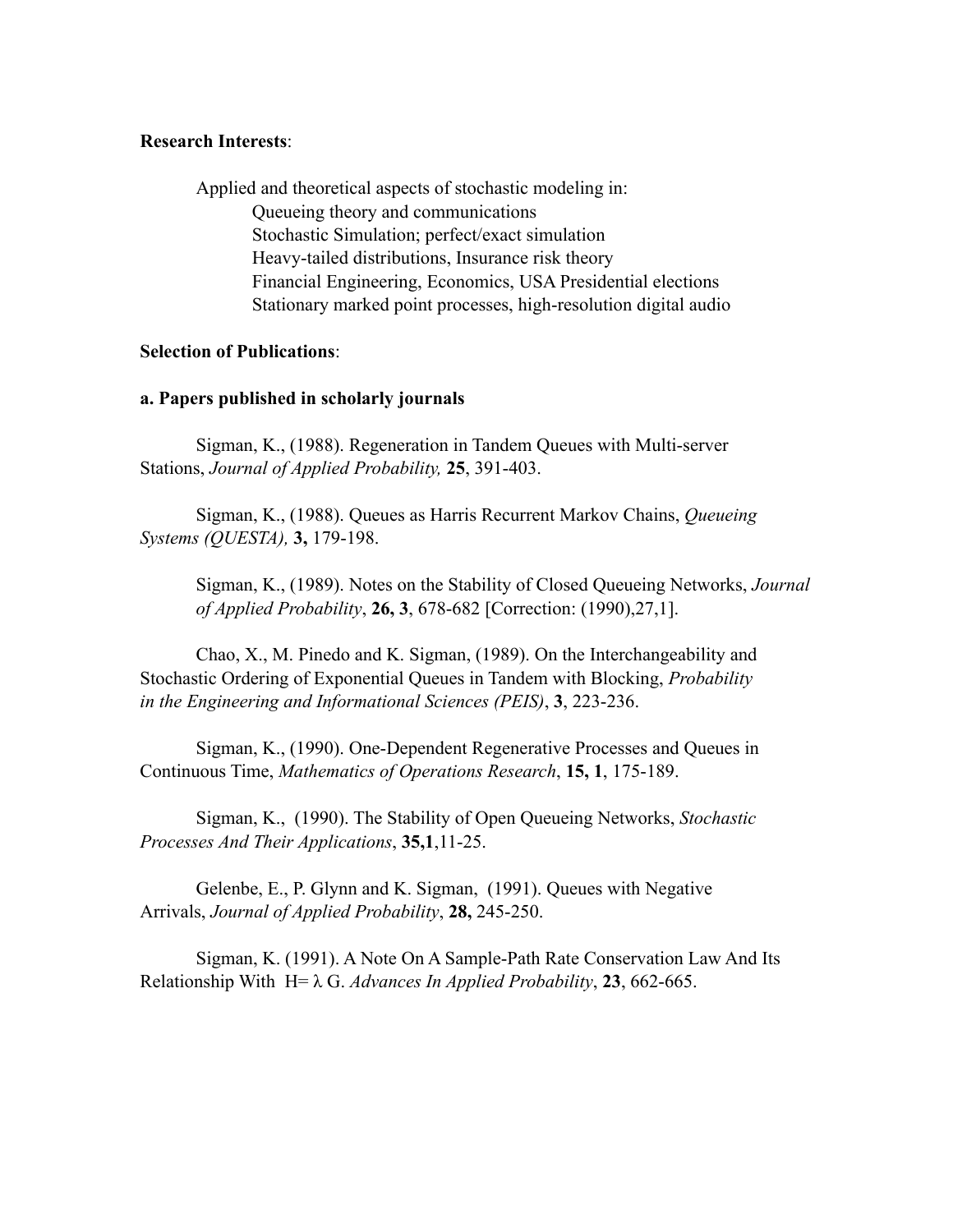Yamazaki, G., K. Sigman and M. Miyazawa and (1992). Moments in Infinite Channel Queues. *Computers and Mathematics With Applications*, **24, 1/2**, 1-6.

 Browne, S. and K. Sigman (1992) . Work-Modulated Queues With Applications To Storage Processes, *Journal of Applied Probability*, **29, 3**, 699- 712.

 Sigman, K.(1992). Light Traffic For Work-Load In Queues. *Queueing Systems* , Vol. **11**, No. **4**, 429-442.

 Sigman, K., and D. Simchi-Levi, (1992). A Light Traffic Heuristic for an M/G/1 Queue with Inventory. *Annals of Operations Research* , **40**, 371-380.

 Bardhan, I., and K. Sigman (1993). Rate Conservation Law for Stationary Semimartingales. *Probability in the Engineering and Informational Sciences (PEIS*), **7, 1** ,1-17.

 Sigman, K. and R. Wolff (1993). A Review of Regenerative Processes. *SIAM Review*, **35, 2**, 269-288.

 Sigman, K. and G. Yamazaki (1993). Heavy And Light Traffic for Fluid Models With Burst Arrivals, *Ann. Inst. Statist. Math*.., **24, 1/2**, 1-6.

 Sigman, K, H. Thorisson and R. W. Wolff (1994). The Existence of Regeneration Times. *Journal of Applied Probability*, **31,** 1116-1122.

 K. Sigman and D. Yao, (1994). Finite Moments for Inventory Processes. *Ann. Appl. Prob.*, **4, 3,** 765-778.

 Bardhan, I., and K. Sigman (1994). Stationary Regimes for Inventory Processes. *Stoch. Proc. Appls.,* **56**, 77-86.

 Sigman, K. (1996) . Queues under preemptive LIFO and ladder height distributions for risk processes: a duality. *Stochastic Models,* **12,4**, 725-736.

 Asmussen, S. and K. Sigman (1996). Monotone Stochastic Recursions and their Duals. *Probability in the Engineering and Informational Sciences (PEIS* ), **10**, 1-20.

Jain, G. and K. Sigman (1996). A Pollaczek-Khintchine formulation for queues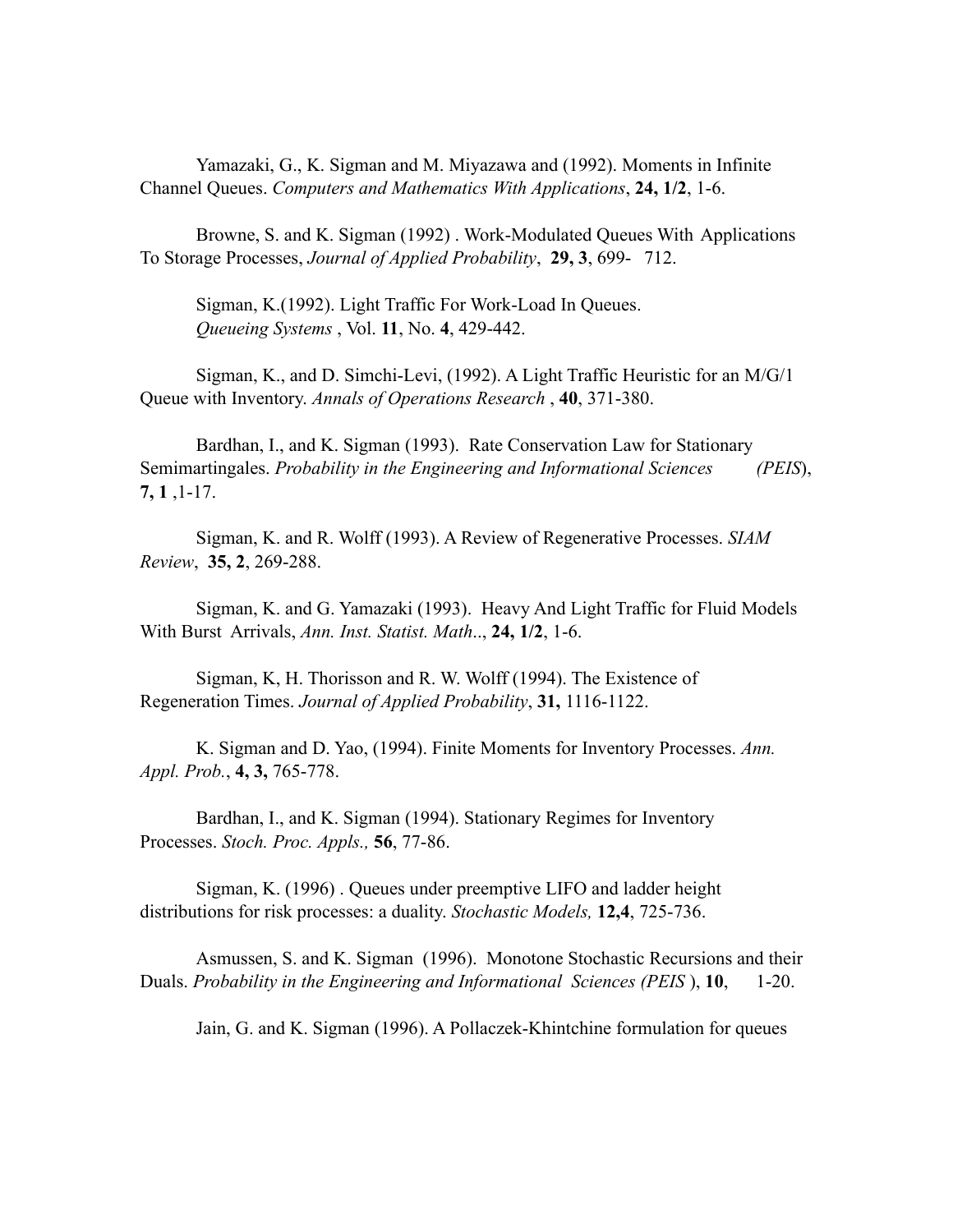O. Boxma, R. Boucherie and K. Sigman (1996). A note on negative customers, GI/GI/1 workload, and risk processes. *Probability in the Engineeriung and Informational Sciences (PEIS),* **10**, 305-311.

 Jain, G. and K. Sigman (1996). A Pollaczek-Khintchine formulation for M/G/1 queues with disasters. *Journal of Applied Probability,* **33**, 1191-1200*.* 

A.Scheller-Wolf and K. Sigman (1997). Delay moments in GI/GI/s queues. *Queueing Systems (QUESTA).* **25**, 77-96*.* 

 A. Scheller-Wolf and K. Sigman (1998). Moments in tandem queues. *Operations Research, 46,* 378-380.

 Glynn, P. and K. Sigman (1999). Independent Sampling of a Stochastic Process. *Stoch. Proc. Appls.* **74**, 151-164.

Asmussen, S., Kluppelberg, C, and K. Sigman (1999). Sampling at subexponential times, with queueing applications. *Stoch. Proc Appls.* **79***,*  265-286*.* 

Huang, T. and K. Sigman (1999). Steady-state asymptotics for tandem, splitmatch and other feedforward queues with heavy-tailed service. *Queueing Systems,* **33**, 233-260.

K. Sigman (1999). A Primer on heavy-tailed distributions. *Queueing Systems,*  **33**, 261-275.

A. Scheller-Wolf and K. Sigman (1998). New Bounds for delay moments in multi-server queues. *Queueing Systems.* **26**, 169-186.

 B. Blaszczyszyn and K. Sigman (1999). Risk and Duality in Multidimensions. *Stoch. Proc. Appls.* **83**, 331-356.

 R. Ryan and K. Sigman (2000). Continuous time monotone stochastic recursions and duality. *Adv.. Appl. Prob,* **32**, 426-445.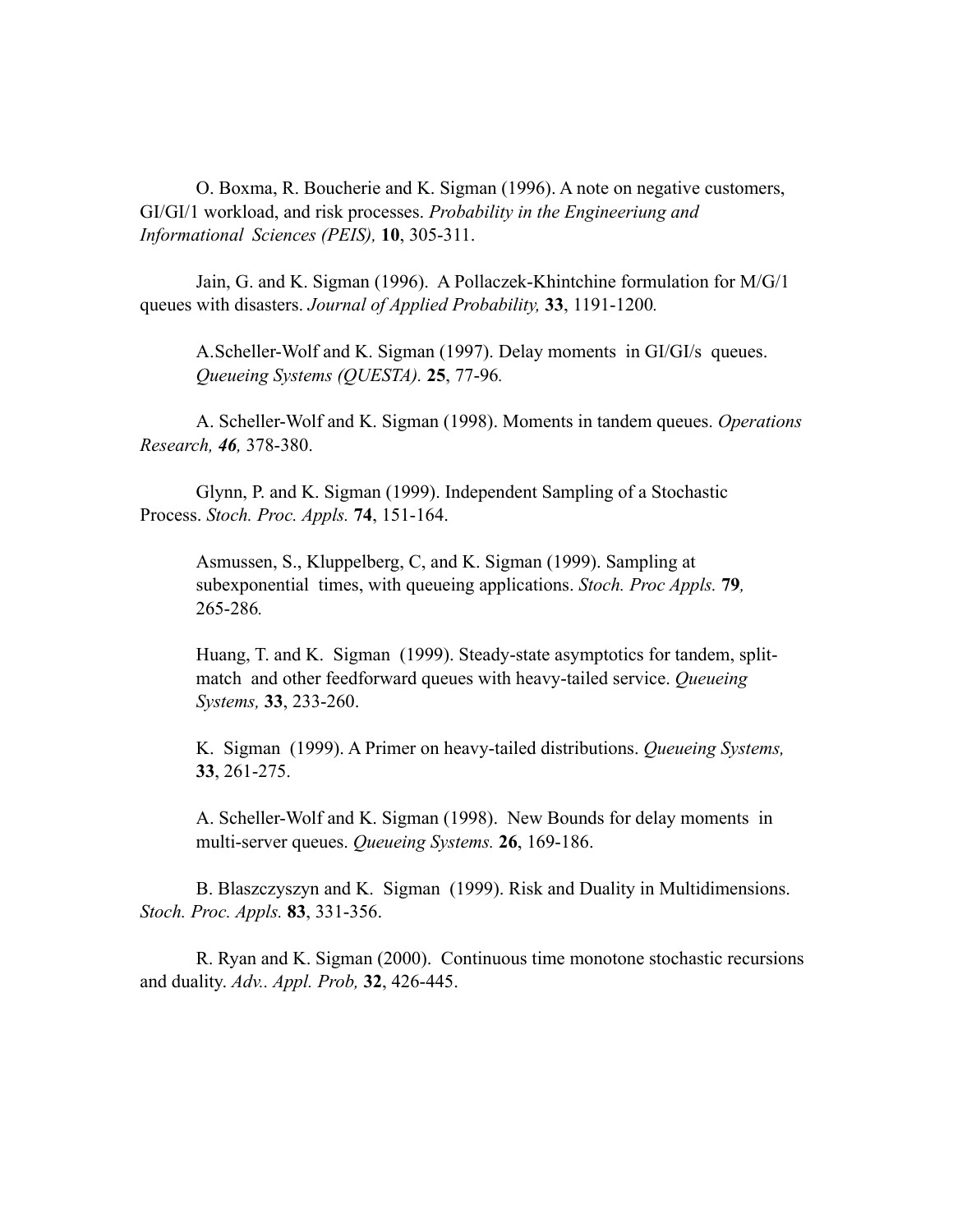Asymptotic Convergence of Scheduling Policies with respect to Slowdown (2002). Mor Harchol-Balter, K. Sigman and Adam Wierman Performance 2002. IFIP WG 7.3 International Symposium on Computer Modeling, Measurement and Evaluation.

L. Munasinghe and K. Sigman (2004). A hobo syndrome? Mobility, wages and job turnover. *Labour Economics***, 11,** 191-218.

 P. Shahabuddin, M. Nakayama and K. Sigman (2004). On finite exponential moments for branching processes and busy periods for queues. *J. Appl. Prob) (Special Volume* **41A** on Stochastic methods and their applications)

 G. Iyengar and K. Sigman (2004). Exponential penalty function based control. policies for loss queues Queues. *Ann. Appl. Prob.* **14**, 1698-1740*.*

J. Cosyn and K. Sigman (2004). Stochastic networks: admission and routing using penalty functions. *Queueing Systems* **48**, 237-262.

K. Sigman (2006) Stationary marked point processes. (Contributed invited chapter in *Springer Handbook of Engineering Statistics*, **8**, Springer-Verlag.

K. Sigman and U. Yechiali (2007) Stationary remaining service time conditional on queue length. Operations Research Letters **35**, 581-583.

M. Harchol Balter, Varun Gupta, K. Sigman and W. Whitt (2007) Analysis of jointhe-shortest-queue routing for web server farms. Performance Eval. **64** (9-12): 1062-1081.

K. Sigman (2011). Exact simulation of the stationary distribution of the FIFO M/ G/c queue. *Journal of Applied Probability***, 48A***,* 209-216.

J. Blanchet and K. Sigman (2011). On Exact Sampling of Stochastic Perpetuities. *Journal of Applied Probability***, 48A,** 165-182.

 K. Sigman and W. Whitt (2011). Heavy-traffic limits for nearly deterministic queues. *Journal of Applied Probability***, 48,** 657-678.

K. Sigman and W. Whitt (2011) Heavy-traffic limits for nearly deterministic queues II: Stationary distributions. *Queueing Systems*, **69**, 145-173.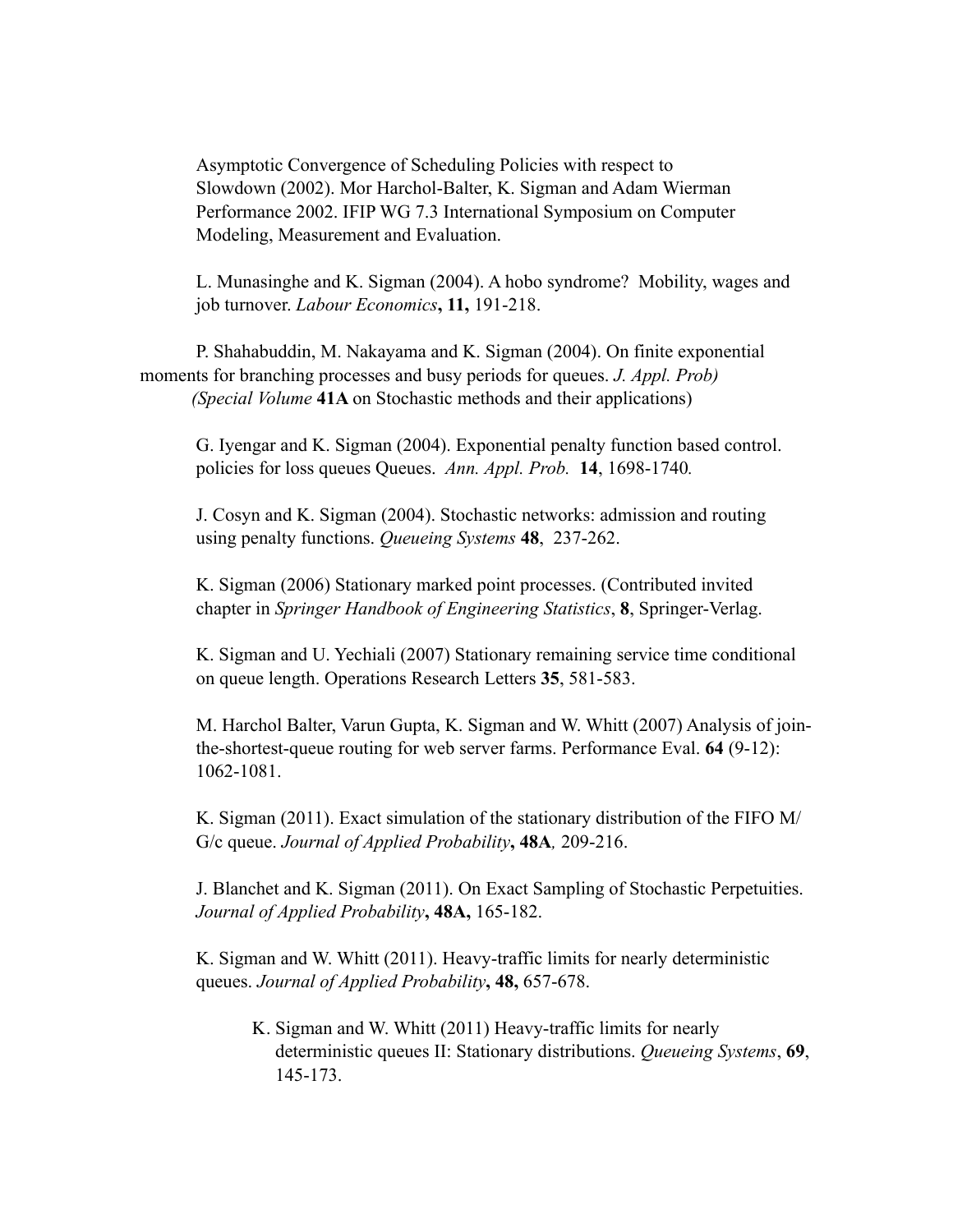K. Sigman (2012). Exact simulation of the stationary distribution of the FIFO M/ G/c queue: The general case of Rho< *1. Queueing Systems***, 70***,* 37-43.

V. Goyal and K. Sigman (2011) On simulating a class of Bernstein polynomials. *ACM Transactions on Modeling and Computer Simulation (TOMACS)*, **22**, **2,**  Article 12.

Sigman (2013). Using the M/G/1 Queue Under Processor Sharing for Exact Simulation of Queues. *Annals of Operations Research*. June 2013

 Marcus Ang, Karl Sigman, Jing-Sheng Song, Hanqin Zhang (2017). Closed-Form Approximations for Optimal  $(r,q)$  and  $(S,T)$  Policies in a Parallel Processing Environment. *Operations Research. 65(5),1414 - 1428.*

Cracking Crypto: An Implied Interest Rate Model for Valuing Cryptocurrency Products K. Sigman, Aakanxit Khullar, Dillon Biddiscombe, Alec Silverstein, and Omer Yatkin Institute of Chartered Accountants in India (ICAI), September 2017, Pages 33--37.

J. Blanchet, Y. Pei, K. Sigman, "Exact sampling for some multi-dimensional queueing

models with renewal input". *Journal of Applied Probability*. (To appear 2019.)

K. Sigman and W. Whitt (2019). Marked Point Processes in Discrete Time. Queueing

Systems. (to Appear)

R. Erikson and K. Sigman. How Biased do the Polls Have to be for Romney to Win? *The Monkey Cage*, November 5, 2012.

[http://themonkeycage.org/2012/11/05/how-biased-do-the-polls-need-to-be-for-romney](http://livepage.apple.com/)[to-win}}](http://livepage.apple.com/)

K. Sigman. Columbia University Probability Professor: These Simple Calculations Are Probably Going Ruin Romney's Evening. *Business Insider*, November 5, 2012. {[http://www.businessinsider.com/romney-will-lose-according-to-columbia-university](http://livepage.apple.com/)[probability-professor-2012-11}}](http://livepage.apple.com/)

## **e. Books/Special volumes**